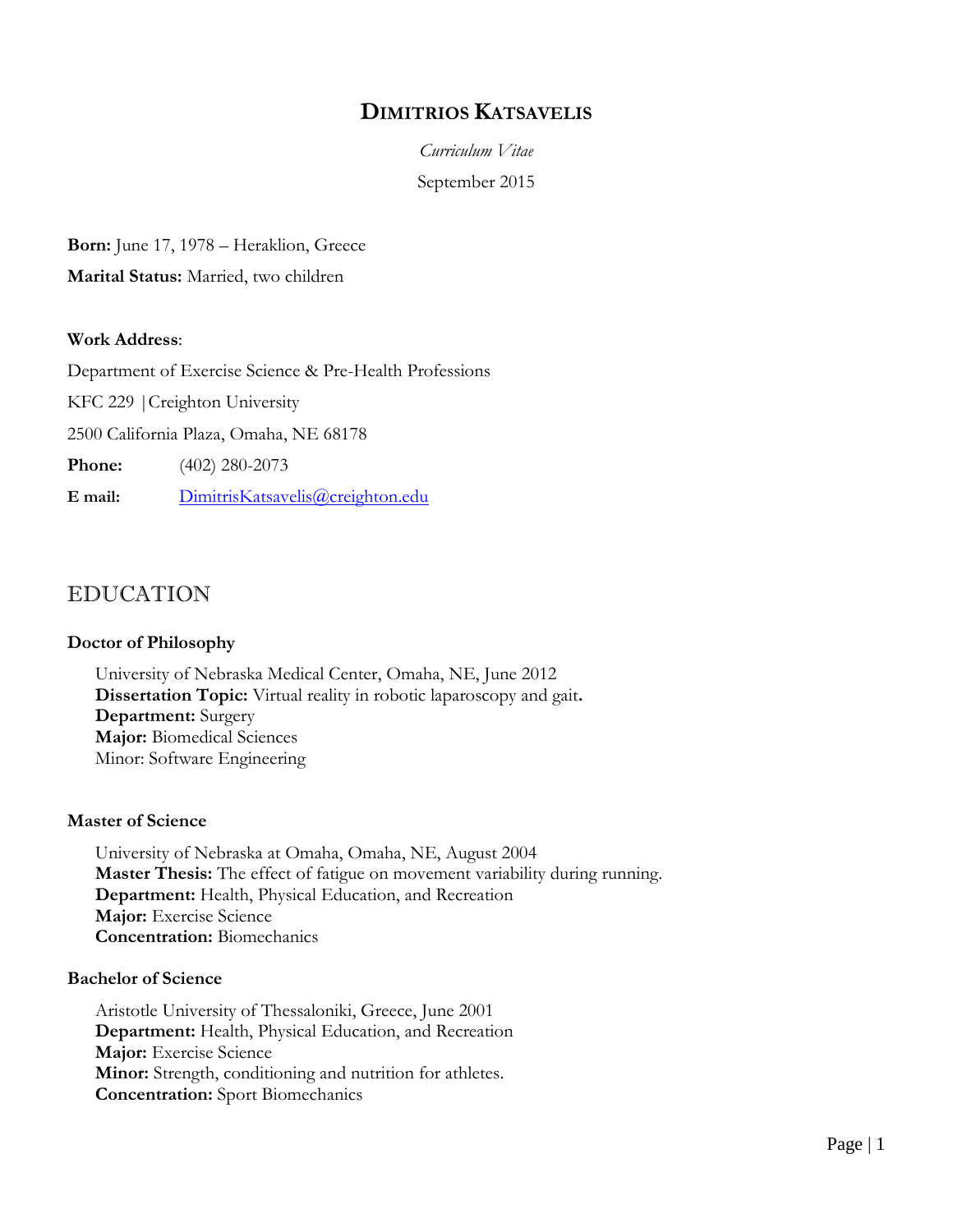## ACADEMIC APOINTMENTS

| <b>Assistant Professor</b><br>$(2014 - present)$ | Department of Exercise Science & Pre-Health Professions<br>Creighton University<br>Omaha, Nebraska                     |                       |
|--------------------------------------------------|------------------------------------------------------------------------------------------------------------------------|-----------------------|
| <b>Post Doctoral Fellow</b><br>$(2012 - 2014)$   | Department of Physical Therapy<br>Creighton University                                                                 | Omaha, Nebraska       |
| <b>Research Technician</b><br>(2012)             | Action Lab, Department of Biology<br>Northeastern University                                                           | Boston, Massachusetts |
| <b>Graduate Assistant</b><br>$(2007 - 2010)$     | School of Health, Physical Education and Recreation<br>University of Nebraska at Omaha<br>Omaha, Nebraska              |                       |
| <b>Part-time Faculty</b><br>$(2006 - 2009)$      | School of Health, Physical Education and Recreation<br>University of Nebraska at Omaha<br>Omaha, Nebraska              |                       |
| <b>Volunteer Coach</b><br>$(2005 - 2006)$        | Track and Field, Division I<br>Indiana University                                                                      | Bloomington, Indiana  |
| <b>Graduate Assistant</b><br>$(2004 - 2006)$     | School of Health, Physical Education and Recreation<br>Indiana University                                              | Bloomington, Indiana  |
| <b>Graduate Assistant</b><br>$(2002 - 2004)$     | School of Health, Physical Education and Recreation<br>University of Nebraska at Omaha<br>Omaha, Nebraska              |                       |
| Lab Assistant<br>$(2000 - 2002)$                 | Department of Science in Physical Education and Sports<br>Aristotle University of Thessaloniki<br>Thessaloniki, Greece |                       |

## AWARDS

Graduate studies Research Fellowship from the University of Nebraska Medical Center, 2008 - 2010.

Tuition remission thru the Graduate Studies office (UNMC), 2008 - 2010.

Award for oral presentation during the UNO Centenial Celebration Research Fair, 2009.

Grant-in-aid for traveling cost from UNO Dean's office, 2007-2010.

Graduate Assistantship in the Biomechanics Lab at the University of Nebraska at Omaha, 2007 - 2008.

Graduate Assistantship in the Department of Kinesiology at the Indiana University, 2004 - 2006.

Who is Who among American students, 2004.

Graduate Assistantship in the Biomechanics Lab at the University of Nebraska at Omaha, 2002 - 2003.

Athlete of the year in Heraklio, Creece (National Junior Team in track and field), 1997 & 1998.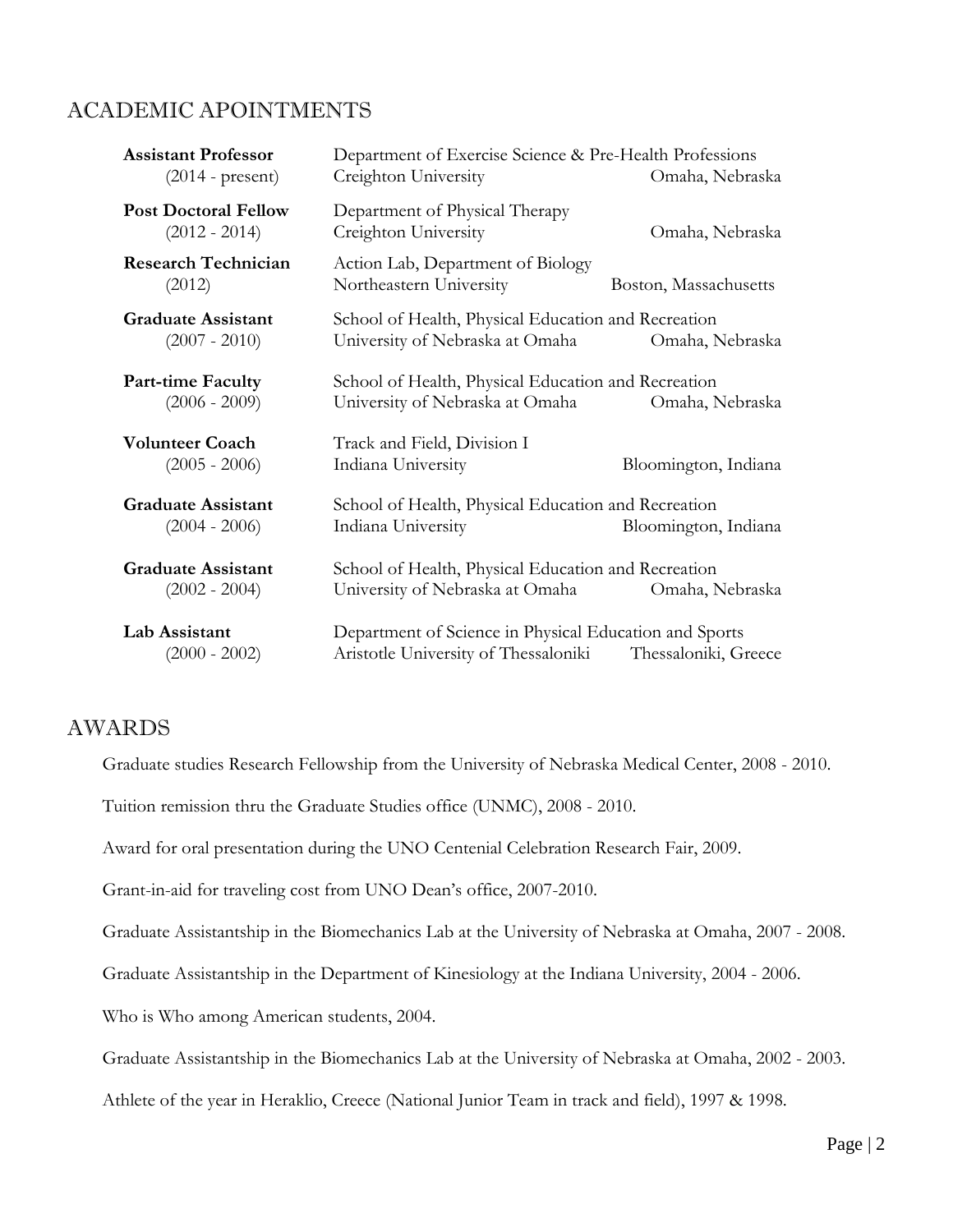## PUBLICATIONS

#### **PUBLISHED MANUSCRIPTS**

- 1. Kaufmann, C., Simet, J., Ratliff, K., **Katsavelis, D.**, and Berg, K. (2008). Pacing pattern and physiological responses to a five minute maximal exercise bout. *Journal of Strength and Conditioning Research*, 22(5):1610-6*.*
- 2. Brown-Clerk, B., Siu, K-C., **Katsavelis, D**., Lee, I., Oleynikov, D., Stergiou, N. (2009). Validating advanced robot-assisted laparoscopic training task in virtual reality. *Studies in Health Technology and Informatics,* 132:45-9.
- 3. **Katsavelis, D.**, Siu, K-C., Brown-Clerk, B., Lee, I.H., Oleynikov, D. and Stergiou, N. (2009). Validated robotic laparoscopic surgical training in virtual reality environment. *Surgical Endoscopy,* 23(1):66-73.
- 4. Potach, D.H., **Katsavelis, D.**, Karst, G.M., Stergiou, N. (2009). The effects of a plyometric training program on the latency time of the quadriceps femoris and gastrocnemius short-latency responses. *The Journal of Sports Medicine and Physical Fitness*, 49(1):35-43.
- 5. **Katsavelis, D.,** Mukherjee, M., Decker, L., Stergiou, N. (2010). Variability of lower extremity joint kinematics during backward walking in a virtual environment. *Nonlinear dynamics, psychology, and life sciences, 14*(2):165-78.
- 6. **Katsavelis, D.,** Mukherjee, M., Decker, L., Stergiou, N. (2010). The effect of virtual reality on gait variability. *Nonlinear dynamics, psychology, and life sciences, 14*(3):239-56.
- 7. Mukherjee, M., Siu, K.C., **Katsavelis, D.,** Fayad, P., Stergiou, N. (2011). The influence of visual perception of self-motion on locomotor adaptation to unilateral limb loading. *Journal of Motor Behavior, 43*(2):101-11.
- 8. **Katsavelis, D.**, Threlkeld, A.J. (2014). Quantifying thigh muscle co-activation during isometric knee extension contractions: within- and between-session reliability. *Journal of Electromyography and Kinesiology*, *24*(4): 502-7.
- 9. Zuniga J, **Katsavelis, D.**, Peck J, Stollberg, J., Petrykowski, M., Carson, A., Fernandez, C. (2015). Cyborg best: a low-cost 3d-printing prosthetic hand for children with upper-limb differences. BMC Res Notes. 8;10.
- 10. Pisimisis, G.T., **Katsavelis, D.**, Mandviwala, T., Barshes, N.R., Kougias, P. (2015). Common carotid artery peak systolic velocity ratio predicts high-grade common carotid stenosis. *Journal of Vascular Surgery*, [Epub]

#### **PUBLISHED ABSTRACTS IN REFERRED JOURNALS**

1. **Katsavelis, D.**, Kyvelidou, A., Stavropoulos, N., and Stergiou, N. (2006). Neuromuscular-induced fatigue increases running kinematic variability. *Journal of Sport and Exercise Psychology*, 28:S97-98.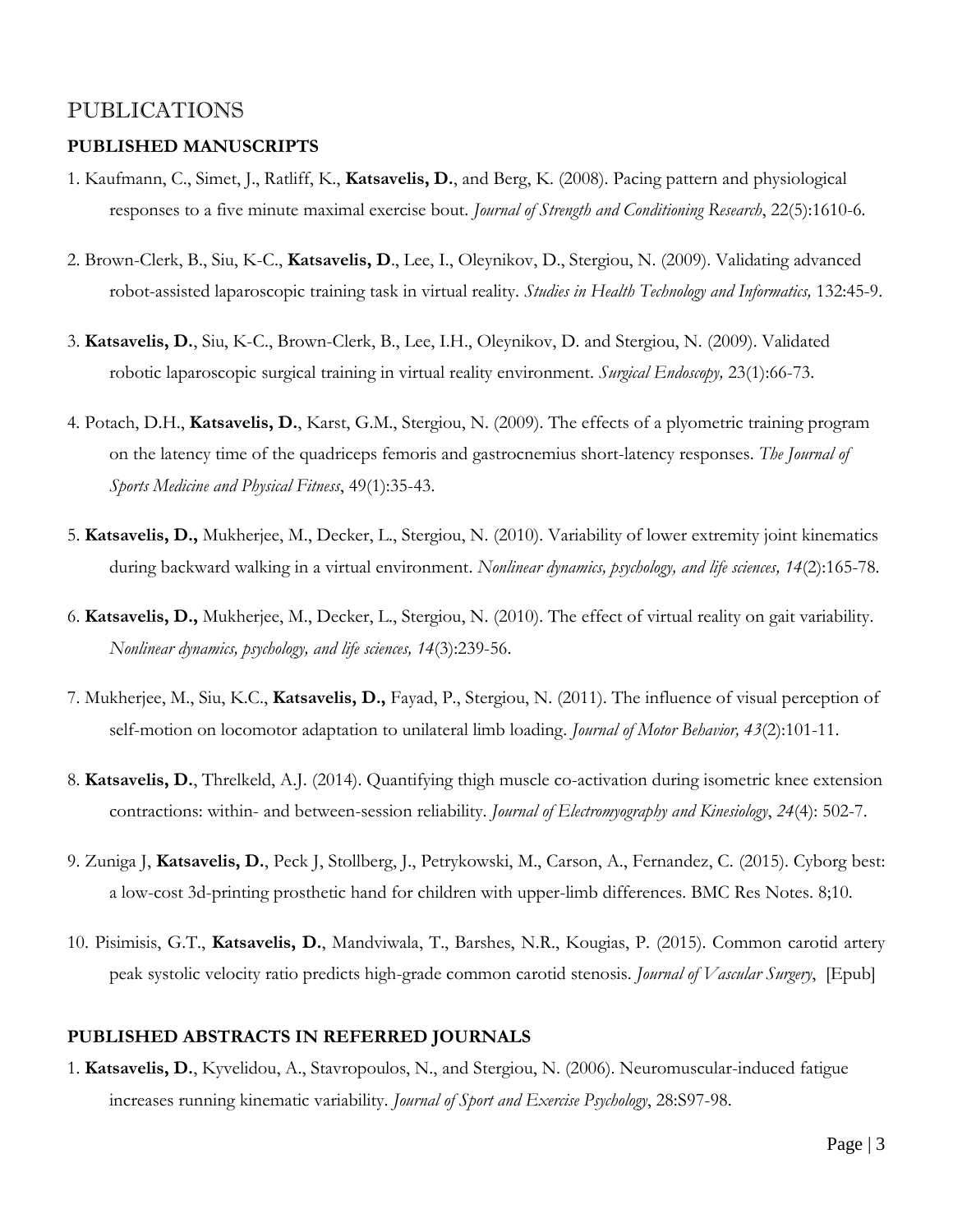- 2. Brown-Clerk, B., Siu, K-C, **Katsavelis, D.**, Lee, I.H., Oleynikov, D., Stergiou, N. (2007). Electromyographic Activity Determines Task Difficulty for Robotic Laparoscopic Training Programs. *Journal of Biomechanics*, 40:S643.
- 3. Lee, Y.K., Iqbal, A., **Katsavelis, D.**, Thompson, J., McBride. (2007). Long term outcome of laparoscopic bariatric surgery in elderly patients at university setting. *Surgery for Obesity and Related Diseases*, 3(3):311-312.
- 4. **Katsavelis, D.**, Siu, K-C., Brown-Clerk B., Lee, I.H. Oleynikov, D., Stergiou, N. (2007). Learning robotic surgical skills with a virtual reality environment. *Journal of Sport and Exercise Psychology*, 29:S91-92
- 5. Siu, K-C., Lee, I.H., Brown-Clerk, B., **Katsavelis, D.**, Oleynikov, D., Stergiou, N. (2007). Nonlinear analysis validate the need to learn surgical skill. *Journal of Sport and Exercise Psychology*, 29:S130.
- 6. **Katsavelis, D.**, Decker, L., Kochi, N., Stergiou, N. (2008). Effect of optic flow produced by virtual reality on gait variability. *Journal of Sport and Exercise Psychology*, 30:S97-98.
- 7. Kochi, N., Decker, L., **Katsavelis, D**., Stergiou, N. (2008). The minimum number of data points required to compute approximate entropy for gait data. *Journal of Biomechanics*, 41:S504

#### **ORAL PRESENTATIONS – INTERNATIONAL**

- 1. **Katsavelis, D.**, Stergiou, N., and Korellis, G. The effect of fatigue on running mechanics. *Presented at the 12th International Congress on Physical Education and Sport*. Komotini, Greece, May, 2004.
- 2. **Katsavelis, D.**, Blanke, D., and Stergiou, N. The value of gait analysis: a bibliographical evaluation. Presen-ted at the 12th International Congress on Physical Education and Sport. Komotini, Greece, May, 2004.
- 3. **Katsavelis, D.**, and Kurz, M.X. Effect of athletic shoes on altering muscular strength due to sensory feedback and its relationship with lower extremity injuries. *Presented at the 12th International Congress on Physical Education and Sport*. Komotini, Greece, May, 2004.
- 4. **Katsavelis, D.**, Berg, K., and Korellis, G. EMG activity of lower limb muscles during a maximal cycling test. *Presented at the 12th International Congress on Physical Education and Sport*. Komotini, Greece, May, 2004.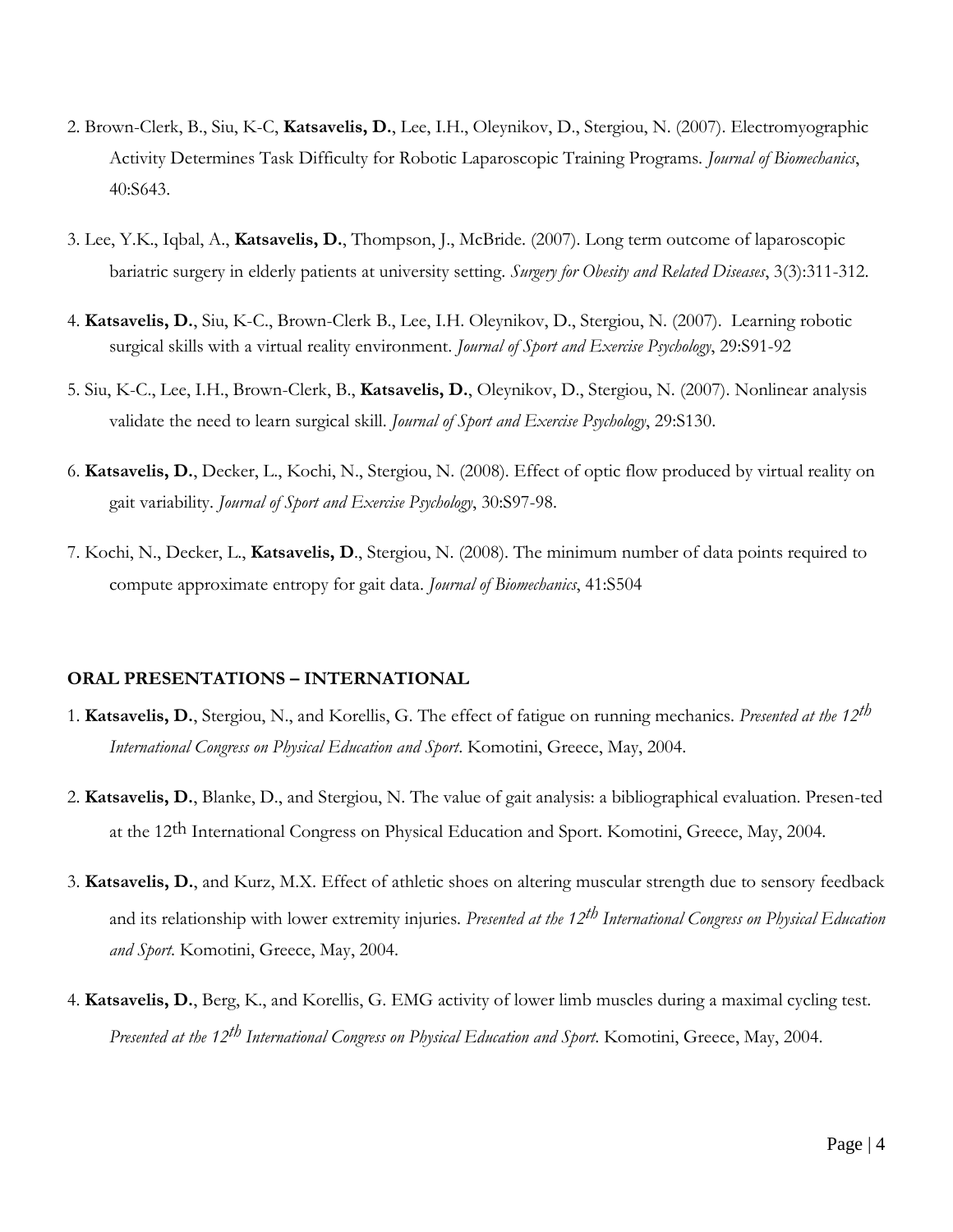- 5. **Katsavelis, D**. Nonlinear analysis: theoretical background and applications. *Invited lecture at the Winter School in Biomechanics*, Sao Paolo, Brazil, July, 2009.
- 6. **Katsavelis, D**. Movement Variability and the Use of Nonlinear Tools: from theory to applications. *Workshop at 13th Congress of the Brazilian Society of Biomechanics*, Sao Paolo, Brazil, July, 2009.
- 7. **Katsavelis, D.** Movement Variability in the study of robotic-assisted surgery and animal locomotion. *Keynote lecture at 13th Congress of the Brazilian Society of Biomechanics*, Sao Paolo, Brazil, July, 2009.
- 8. **Katsavelis, D.** The future of biomechanics. *Keynote lecture at 13th Congress of the Brazilian Society of Biomechanics*, Sao Paolo, Brazil, July, 2009.

#### **ORAL PRESENTATIONS – NATIONAL**

- 9. Siu, K-C., Brown-Clerk, B., **Katsavelis, D.**, Lee, I.H., Oleynikov, D. and Stergiou, N. Validated robotic laparoscopic surgical training in virtual reality environment. Presented at the *Annual Meeting of the Society of American Gastointestinal Endoscopic Surgeons,* Las Vegas, Nevada, April, 2007.
- 10. Siu, K-C., Brown-Clerk, B., **Katsavelis, D.**, Lee, I.H., Oleynikov, D., Stergiou, N. Validating advanced robotassisted laparoscopic training task in virtual reality. Presented at the *Medicine Meets Virtual Reality 16th Annual Meeting*, Long Beach, California, January 2008.
- 11. **Katsavelis, D.**, Decker, L., Kochi, N., Stergiou, N. Effect of optic flow produced by virtual reality on gait variability. Presented at the *North American Society for the Psychology of Sport and Physical Activity Conference,* Niagara Falls, Canada, June, 2008.
- 12. Mukherjee, M., **Katsavelis, D.** Virtual reality technology in human locomotion. Presented at the *4th Annual Nebraska Research and Innovation Conference*, Lincoln, Nebraska, October 2008.
- 13. Siu, K-C., **Katsavelis, D.** Simulation of advanced robotic surgical technology. Presented at the *4th Annual Nebraska Research and Innovation Conference,* Lincloln, Nebraska, October 2008.
- 14. **Katsavelis, D.**, Rickertsen, B., Stergiou, N. (2009). Nano Legands: an interactive virtual reality game induces high level of physical activity. Presented at the *Medicine Meets Virtual Reality 17th Annual Meeting*, Long Beach, California, January 2009.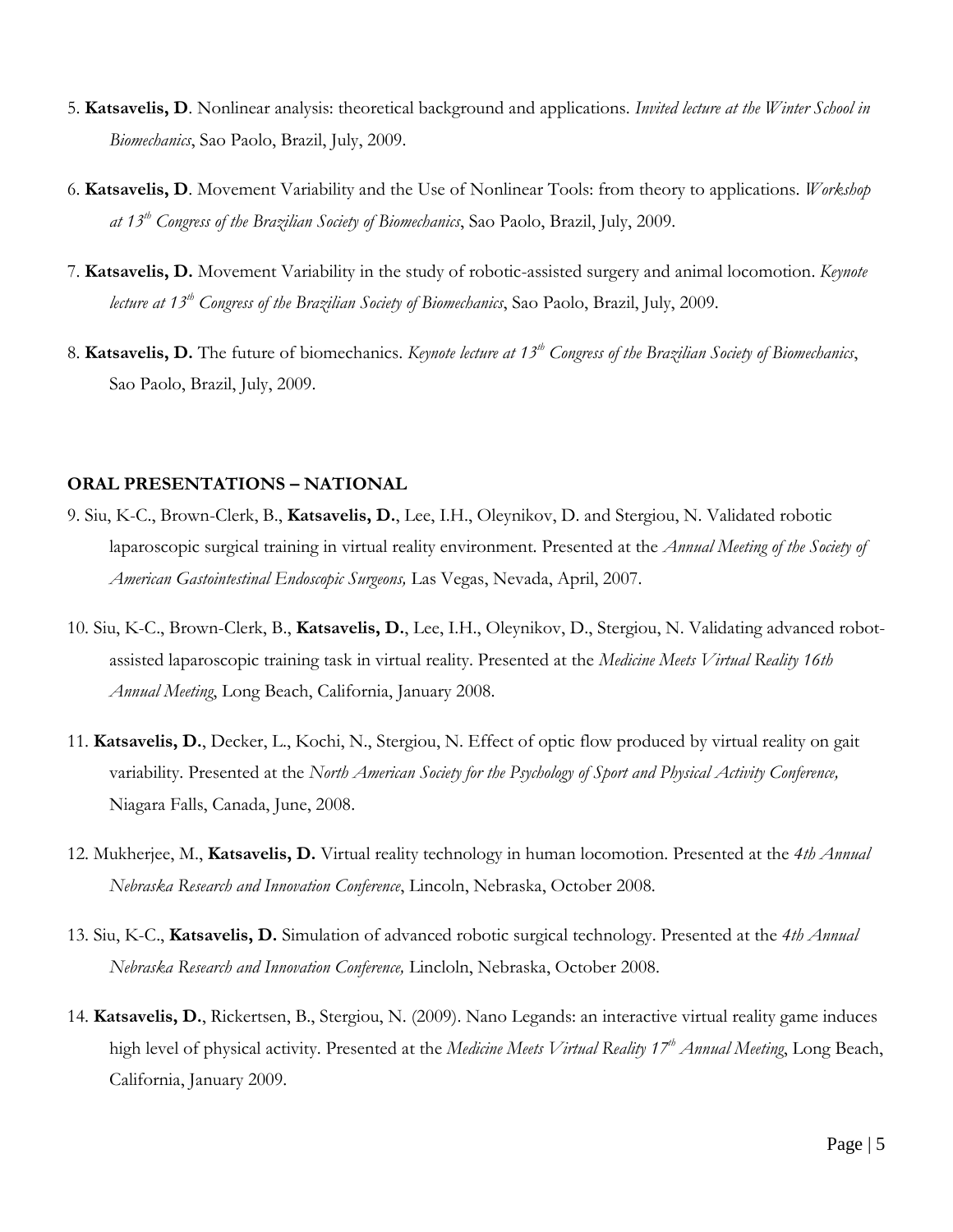- 15. **Katsavelis, D.,** Stergiou, N. Nano Legands: an interactive virtual reality game induces high level of physical activity. Presented at the *Centennial Celebration of Student Research and Creative Activity*, Omaha, Nebraska, March 2009.
- 16. **Katsavelis, D.** Human computer interaction: the effect of virtual reality on human movement. Presented at the *5 th Annual Nebraska Research and Innovation conference*, Omaha, Nebraska, September, 2009.
- 17. Koutakis, P., **Katsvelis, D.**, Myers, S.A., Johanning, J.M., Pipinos, I.I., Stergiou, N. Walking velocity does not affect joint powers in peripheral arterial disease. Presented at the *15th Annual Gait and Clinical Movement Analysis Society Conference,* Miami, Florida, May 2010.
- 18. Threlkeld, A.J., **Katsavelis, D**., Huben, N., Grindstaff, T., Givens, D., Bertoni, J. Withdrawal of Anti-Parkinson's medication suppresses central activation of the quadriceps in people with Parkinson's diseaserelated fatigue. Presented at the *Combined Section Meeting*, Indianapolis, Indiana, February 2015.
- 19. Pisimisis, G.T., **Katsavelis, D.,** Bechara, C.F., Barshes, N.R., Kougias, P. Common carotid artery peaksystolic velocity ratio predicts high-grade common carotid stenosis. Presented at the *43rd Annual Symposium of the Society for Clinical Vascular Surgery*, Miami, Florida, April 2015.
- 20. Threlkeld, A.J., **Katsavelis, D.**, Kogler, K., Bentele, B., Ruminski, E., Huben, N. Heel Impacts as a Weight Bearing Exercise for Osteoporosis and Osteopenia. Accepted for podium presentation at the *APTA Combined Section Meeting*, Anaheim, California, February 2016.
- 21. **Katsavelis, D.**, Haney, J., Nun, L., Threlkeld, A.J. Persistence of motor unit firing in people with Parkinson's disease-related fatigue. Accepted for podium presentation at the *APTA Combined Section Meeting*, Anaheim, California, February 2016.

#### **INVITED PRESENTATIONS**

1. **Katsavelis, D.** The value of virtual reality for the study of human locomotion. *Invited lecture at the University of Ioannina Medical Center*, Ioannina, Greece, December, 2007.

#### **POSTERS**

1. **Katsavelis, D.**, Kyvelidou, A. and Stergiou, N. The effect of fatigue on movement variability during running. Presented at the 30<sup>th</sup> *Annual Meeting of the American Society of Biomechanics*, Blacksburg, Virginia, September, 2006.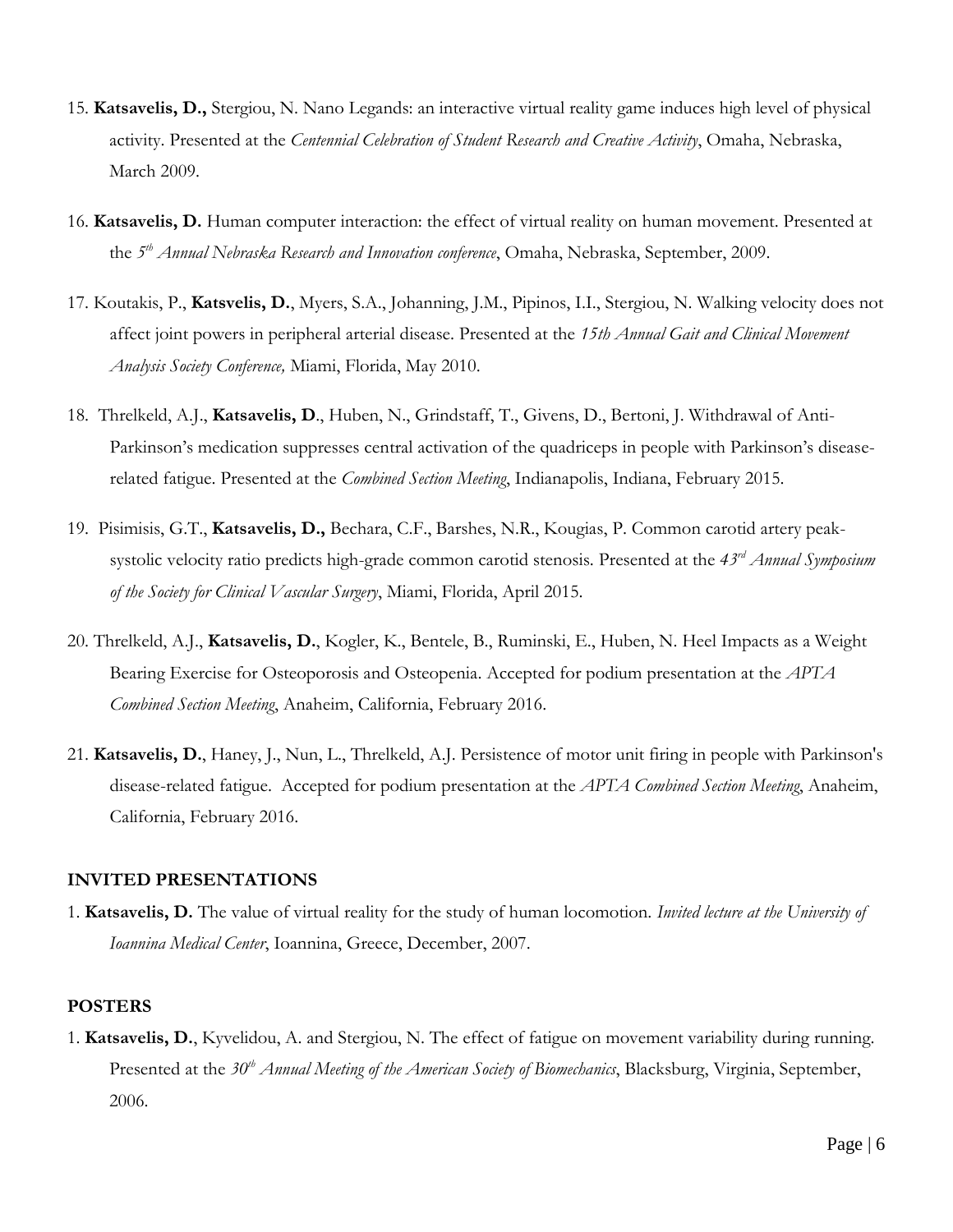- 2. **Katsavelis, D.**, Kyvelidou, A., Stavropoulos, N., and Stergiou, N. Neuromuscular induced fatigue increases running kinematic variability. Presented at the *North American Society for the Psychology of Sport and Physical Activity Conference,* Denver, Colorado, June, 2006.
- 3. Lee, Y.K., Iqbal, A., **Katsavelis, D.**, Thompson, J., and McBride, C. Oleynikov. Long term outcome of laparoscopic bariatric surgery in elderly patients at university setting. Presented at the *Annual Meeting of the American Society of Bariatric Surgery*, San Diego, California, June, 2007.
- 4. **Katsavelis, D.**, Siu, K-C., Brown-Clerk B., Lee, I.H. Oleynikov, D., Stergiou, N. Learning robotic surgical skills with a virtual reality environment. Presented at the *North American Society for the Psychology of Sport and Physical Activity Conference,* San Diego, California, June, 2007.
- 5. Siu, K-C., Lee, I.H., Brown-Clerk, B., **Katsavelis, D.**, Oleynikov, D., Stergiou, N. Nonlinear analysis validate the need to learn surgical skill. Presented at the *North American Society for the Psychology of Sport and Physical Activity Conference,* San Diego, California, June, 2007.
- 6. Brown-Clerk, B., Siu, K-C., **Katsavelis, D.**, Lee, I.H., Oleynikov, D., and Stergiou, N. Electromyographic activity determines task difficulty for robotic laparoscopic training programs. Presented at the *International Society of Biomechanics Conference,* Taipei, Taiwan, July, 2007.
- 7. Siu K.-C., Brown-Clerk B., Lee I.H., **Katsavelis D.**, Oleynikov D., Stergiou N. The Negative Impact of Noisy Environment on Robotic Surgery. Presented at the *Neuroscience 37th Annual Meeting*, San Diego, California, 2007.
- 8. Mukherjee, M., **Katsavelis D.**, Stergiou N. The effect of virtual reality on locomotor adaptation. Presented at the *Neuroscience 38th Annual Meeting*, Washington D.C., 2008.
- 9. **Katsavelis, D.,** Mukherjee, M., Decker, L., Stergiou, N. Lower extremity joint kinematic variability as produced by virtual reality during backward walking. Presented at the *Gait and Clinical Movement Analysis Society*, Denver, Colorado, March 2009.
- 10. Mukherjee, M., **Katsavelis, D.,** Stergiou, N. The effect of virtual reality on locomotor adaptation. Presented at the *Centennial Celebration of Student Research and Creative Activity*, Omaha, Nebraska, March 2009.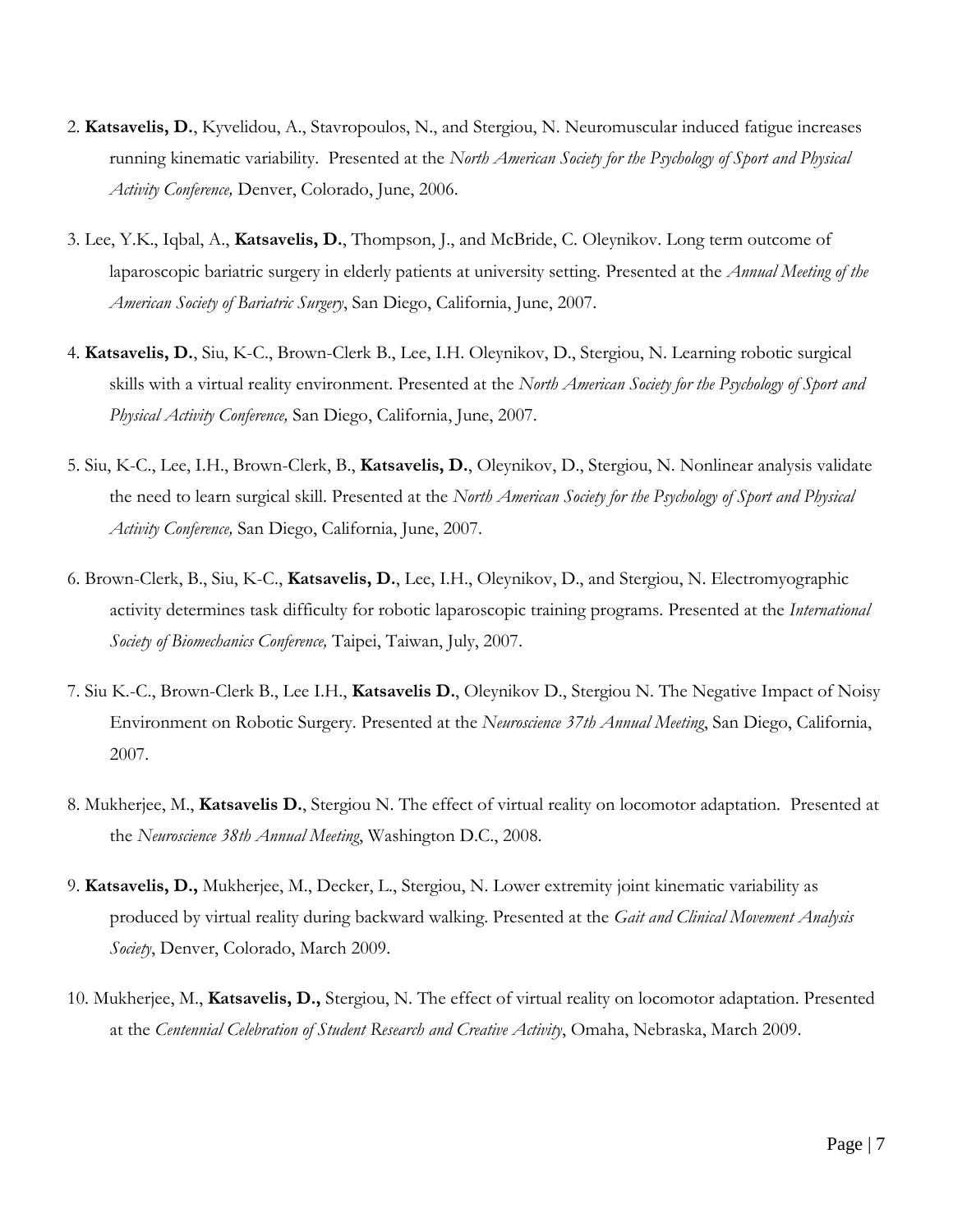- 11. Siu, K.C., Mukherjee, M., **Katsavelis, D.**, Chien,, J.H., Stergiou, N. Walking in a moving corridor with variable width size affects step width control. Presented at the *15th Annual Gait and Clinical Movement Analysis Society Conference,* Miami, Florida, May 2010.
- 12. **Katsavelis, D.**, Mukherjee, M., Koutakis, P. The effect of virtual reality on human locomotion. Presented at the *4th Elembio Annual Conference*, Ioannina, Greece, June 2010.
- 13. **Katsavelis, D.**, Mukherjee, M., Koutakis, P. Blindfolded locomotion on a circular path: testing motor memory and path integration. Presented at the 4<sup>th</sup> Elembio Annual Conference, Ioannina, Greece, June 2010.
- 14. Siu, K.C., Chien, J.H., Mukherjee, M., **Katsavelis, D.**, Park, S.H., Stergiou, N. Walking in a moving virtual corridor with variable width affects step width variability. Presented at the *Neuroscience 40th Annual Meeting*, San Diego, California, November 2010.
- 15. Baumert, L.A., Gillen, A.B., **Katsavelis, D.**, Morton, S.K., Threlkeld, A.J. Work required to produce quadriceps fatigue using an isometric exercise protocol: a comparison of younger and older adults. Presented at the *Annual St. Albert's Day*, Omaha, Nebraska, April 2013.
- 16. **Katsavelis, D.**, Morton, S.K., Threlkeld, A.J. Within- and between-session reliability for the quantification of the thigh muscles co-activation index during isometric contractions. Presented at the *37thAnnual Meeting of the American Society of Biomechanics,* Omaha, Nebraska, September 2013.
- 17. Morton, S.K., **Katsavelis, D.**, Grindstaff, T.L., Threlkeld, A.J. Quadriceps fatigue affects central nervous system activation. Presented at the *37th Annual Meeting of the American Society of Biomechanics,* Omaha, Nebraska, September 2013.
- 18. Grindstaff, T.L., **Katsavelis, D.**, Morton, S.K., Threlkeld, A.J. Between session reliability of quadriceps percent voluntary activation and force measures in healthy participants. Presented at the *37th Annual Meeting of the American Society of Biomechanics,* Omaha, Nebraska, September 2013.
- 19. **Katsavelis, D.**, Morton, S.K., Grindstaff, T.L., Threlkeld, A.J. The effect of dopaminergic medication on muscle performance in people with Parkinson's disease-related fatigue. Presented at the *3 rd World Parkinson Congress*, Montreal, Canada, October 2013.
- 20. Threlkeld, A.J., **Katsavelis, D.**, Morton, S.K., Grindstaff, T.L. The effect of dopaminergic medication on muscle performance in people with Parkinson's disease-related fatigue. Presented at the *3 rd World Parkinson Congress*, Montreal, Canada, October 2013.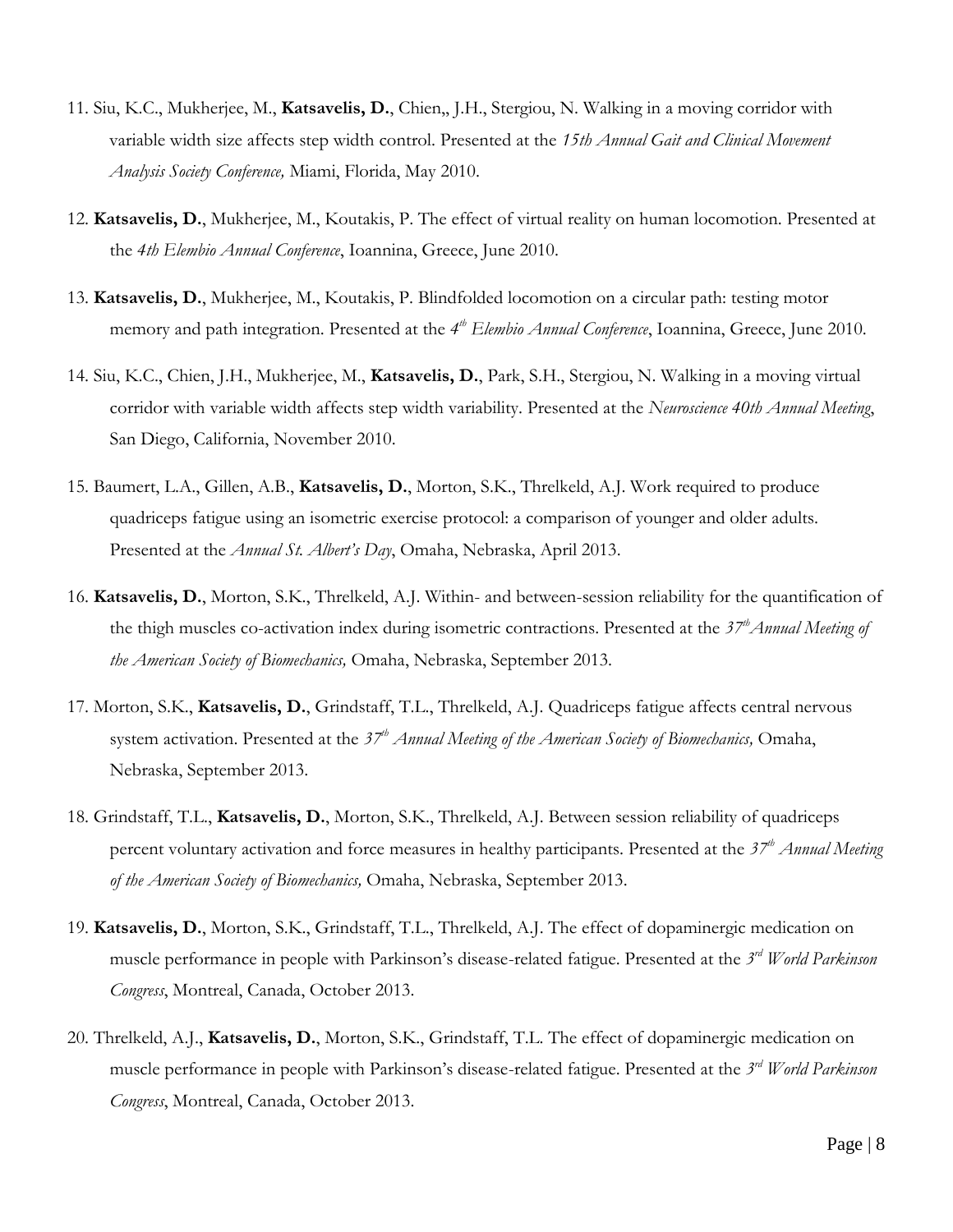- 21. Threlkeld, A.J., **Katsavelis, D.**, Faulkner, M.A., Huben, N.B. The effect of walking speed and dopaminergic medication on knee muscle performance in people with Parkinson's disease-related fatigue. Presented at the 7 th *World Congress of Biomechanics*, Boston, Massachusetts, July 2014.
- 22. **Katsavelis, D.**, Huben, N.B., Threlkeld, A.J. Knee extension co-activation index reliability and variability during contractions depends on the combination of muscle segments analyzed. Presented at the 7<sup>th</sup> *World Congress of Biomechanics*, Boston, Massachusetts, July 2014.
- 23. Grindstaff, T.L., Burggraff, D., Whitmore, B.L., Morton, S.K., Palimenio, M.R., **Katsavelis, D.** Transcutaneous electrical nerve stimulation does not impact clinical measures of athletic performance. Presented at the *Combined Section Meeting*, Indianapolis, Indiana, February 2105.
- 24. Zuniga, J., **Katsavelis, D**., Carson, A., Petrykowski, M., Ploutz-Snyder, L. Cyborg Beast: A low-Cost 3D Printed Prosthetic hand for children with upper limb reduction deficiency. Accepted for poster at the NASA Human Research Program, Houston, Texas, January 2015.
- 25. Knight, E., Smith, R., Than, N., Nun, L., Sikora, A., Eckerson, J, **Katsavelis, D**. The effect of fatigue on tibial acceleration during an incremental run. *Creighton University Honors Day,* Omaha, Nebraska, April, 2015.
- 26. Giordano, K., Nishiki, D., Sado, T., Mikkelsen, B., Zuniga, J., **Katsavelis, D.** Changes in running mechanics during incremental runs pre and post fatigue. *Creighton University Honors Day,* Omaha, Nebraska, April, 2015.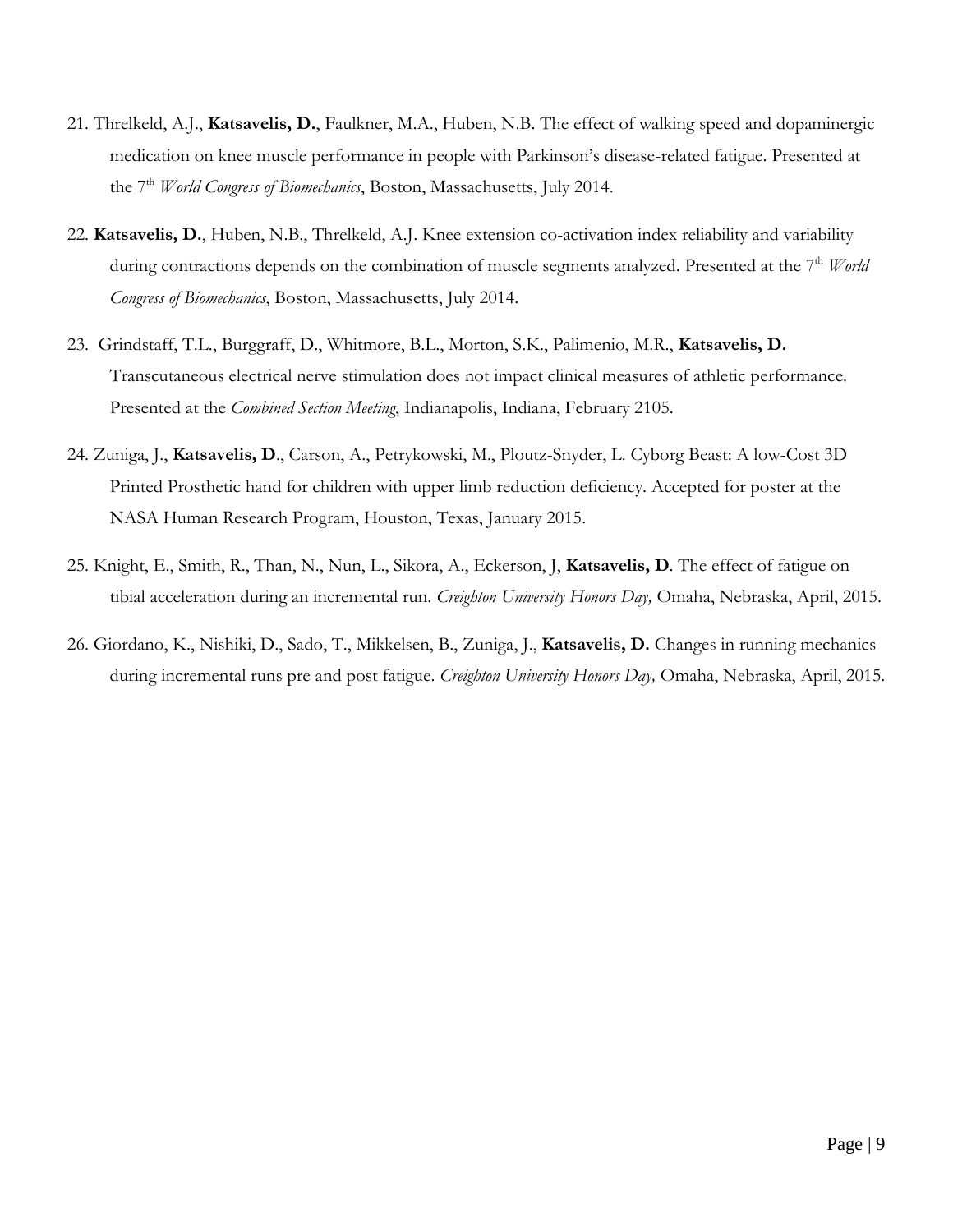# PROFESSIONAL AFFILIATIONS

- American Society of Biomechanics (present)
- International Society of Biomechanics (present)
- Greek Society of Biomechanics (present)
- Gait and Clinical Movement Analysis Society (past)
- North American Society for the Psychology of Sport and Physical Activity (past)

## GRANTS

### **PRIMARY INVESTIGATOR**

 The effect of virtual reality on movement variability. Grantor: Graduate Studies Research Fellowship (University of Nebraska Medical Center), 2008-2010, \$45,000 + tuition.

### **CO-INVESTIGATORY/SUPPORTING PERSONNEL**

- Co-Investigator | Low-Cost 3D Printed Prosthetic Devices for Children and Adults with Upper Limb Differences. PI: Jorge Zuniga. Granter: NASA Nebraska EPSCoR Research Mini-Grant, 2014-2015, \$19,896.
- Co-Investigator | Differentiation of central versus peripheral fatigue in Parkinson's disease. PI: A. Joseph Threlkeld. Grantor: National Institute of Health (R15), 2012-2015, \$360,981.
- Supporting Personnel | New robotic surgical tools for minimal access surgery. PI: Dmitry Oleynikov. Grantor: Nebraska Research Initiative, 2004-2008, \$1,185,852.
- Supporting Personnel | A biomedical device for prognostic and diagnostic measures of pathological locomotive bio rhythms. PI: Nick Stergiou. Grantor: Nebraska Research Initiative, 2004-2008, \$387,917.
- Supporting Personnel | The Nebraska Biomechanics Core Facility: An emerging core facility. Grantor: Nebraska Research Initiative, 2007-2008, \$621,980.
- Supporting Personnel | Child's physical activity/cancer prevention video game. PI: Bryan Rickertsen. Grantor: National Institute of Health (P43), 2006-2007, \$81,000.
- Co-Investigator | Measurement of pectoralis minor length in women diagnosed with breast cancer: reliability, validity and clinical application. PI: Shana Harrington. Grantor: Haddix Award, Creighton University, 2015-2016, \$15,000.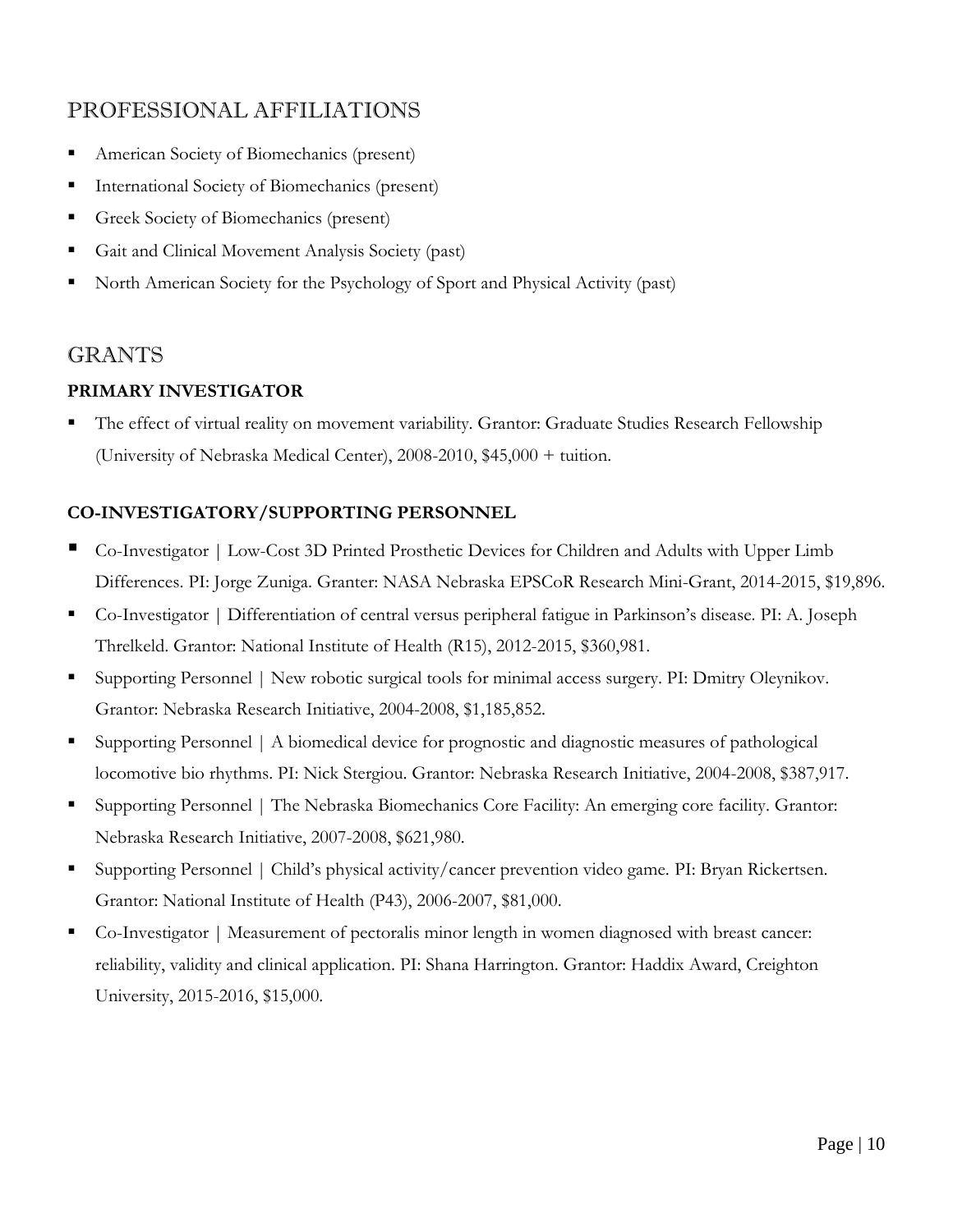# SERVICE

### **PEER REVIEWER**

- **Medicine and Science in Sports and Exercise**
- International SportMed Journal
- Journal of Sports Medicine
- **Journal of Applied Biomechanics**
- **Developmental Psychobiology**
- **Motricidade**

## **CONSULTING**

- Scientific consultant of Orthopedic Sports Medicine Center of Ioannina (Greece, 2007-2010).
- Scientific consultant for the "Locomotion" team located at the National Museum of Natural History of Paris (France, 2009-2010).

## **RECRUITING**

Presentation for community education and recruitment:

- Retirement communities (Sunridge Village, Omaha, 2009).
- Dance groups (UNO,  $2009 \& 2015$ ).
- Parkinson's disease symposiums (2012 & 2013).
- **Parkinson's disease support groups (Bellevue, 2013).**
- Parkinson's disease community events (walk-a-thon and hand-in-hand).

### **VOLUNTEERING**

Session technician for the  $37<sup>th</sup>$  Annual Meeting of the American Society of Biomechanics, (Omaha, 2013).

### **OTHER SERVICES**

- Gait analysis for runners: offered assessments to help determine the best type of running shoe. (University of Nebraska at Omaha, 2002-2004).
- Mechanical Hand Project: Ongoing collaboration with Dr. Zuniga to design and construct low cost mechanical hands for children with hand differences (Creighton University, 2012-present).